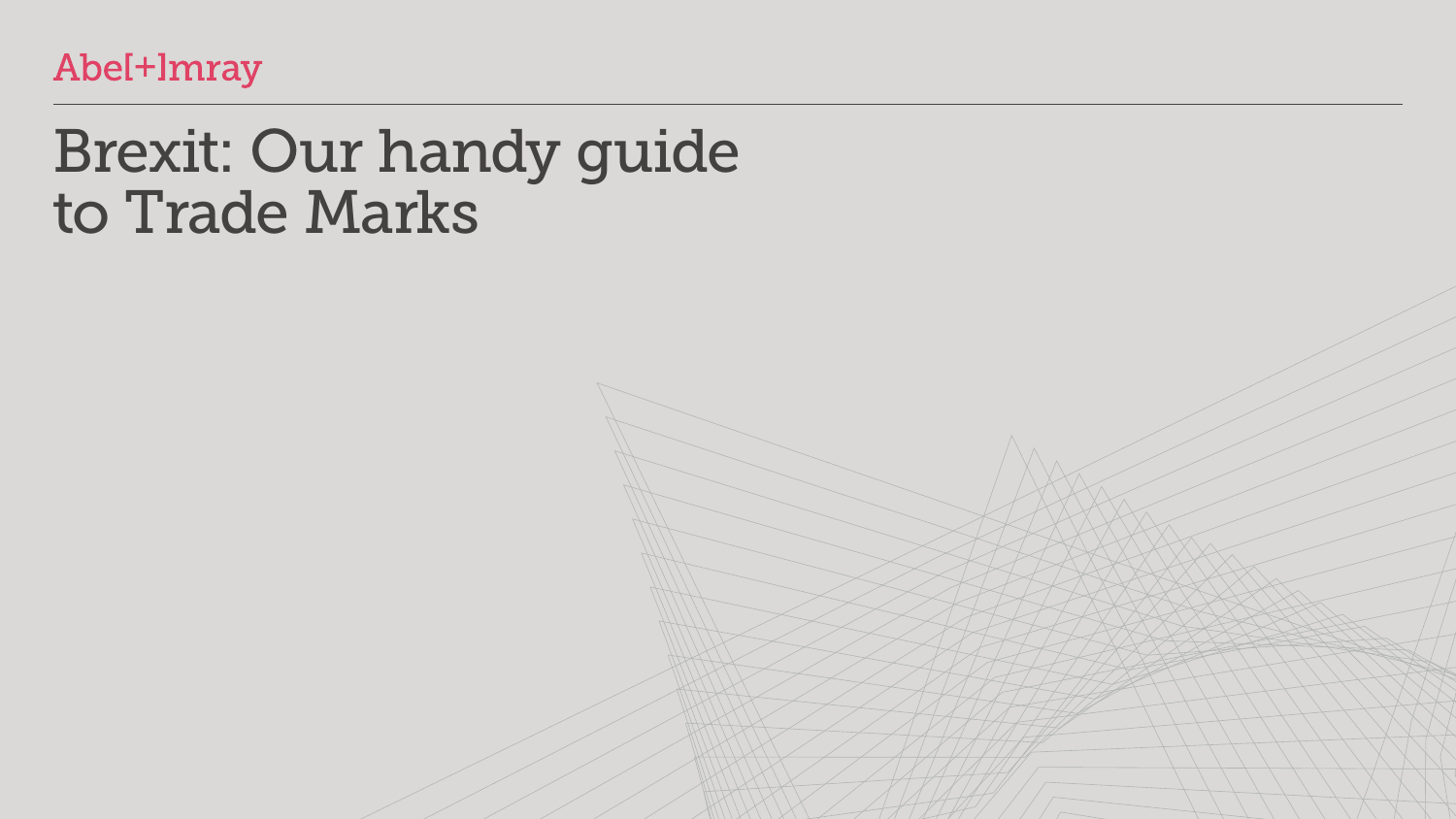## Key dates

## 31 Jan 2020

The UK leaves the EU and will no longer take part in the running of the EU. However, it will effectively remain in the EU single market during the "transition period".

The start of the "transition period", during which time it will be "business as usual" for owners of EU rights. During this period, EU marks will continue to be effective in all 27 Member States of the EU and the UK and accordingly it is open to the owner of EUTMs to lodge opposition against UKTMs on the basis of EU rights and/or bring infringement proceedings based on those rights.

End of the "transition period" unless the UK and the EU agree an extension of one or two years. An extension appears unlikely at the moment in view of the UK government's stated intention not to seek an extension, but it remains a possibility.

Assuming no extension, the UK will create new equivalent UK trade mark registrations which correspond to existing EU registrations (please see below for further details).

From this date onwards (assuming no extension to the "transition period"), marks registered or protected at the EUIPO will no longer extend to the UK.

In order to seek registration of a mark in the UK, it will be necessary to file either a UK application or designate the UK under an International Registration.

Again assuming no extension to the "transition period", there will be a nine-month priority period in which owners of pending EUTM applications and designations can file for corresponding UK applications, retaining the original filing date and where appropriate, the international priority date enjoyed by the EU applications or designations.





## 1 Feb 2020

## 31 Dec 2020

## 1 Jan 2021

## Jan-Sept 2021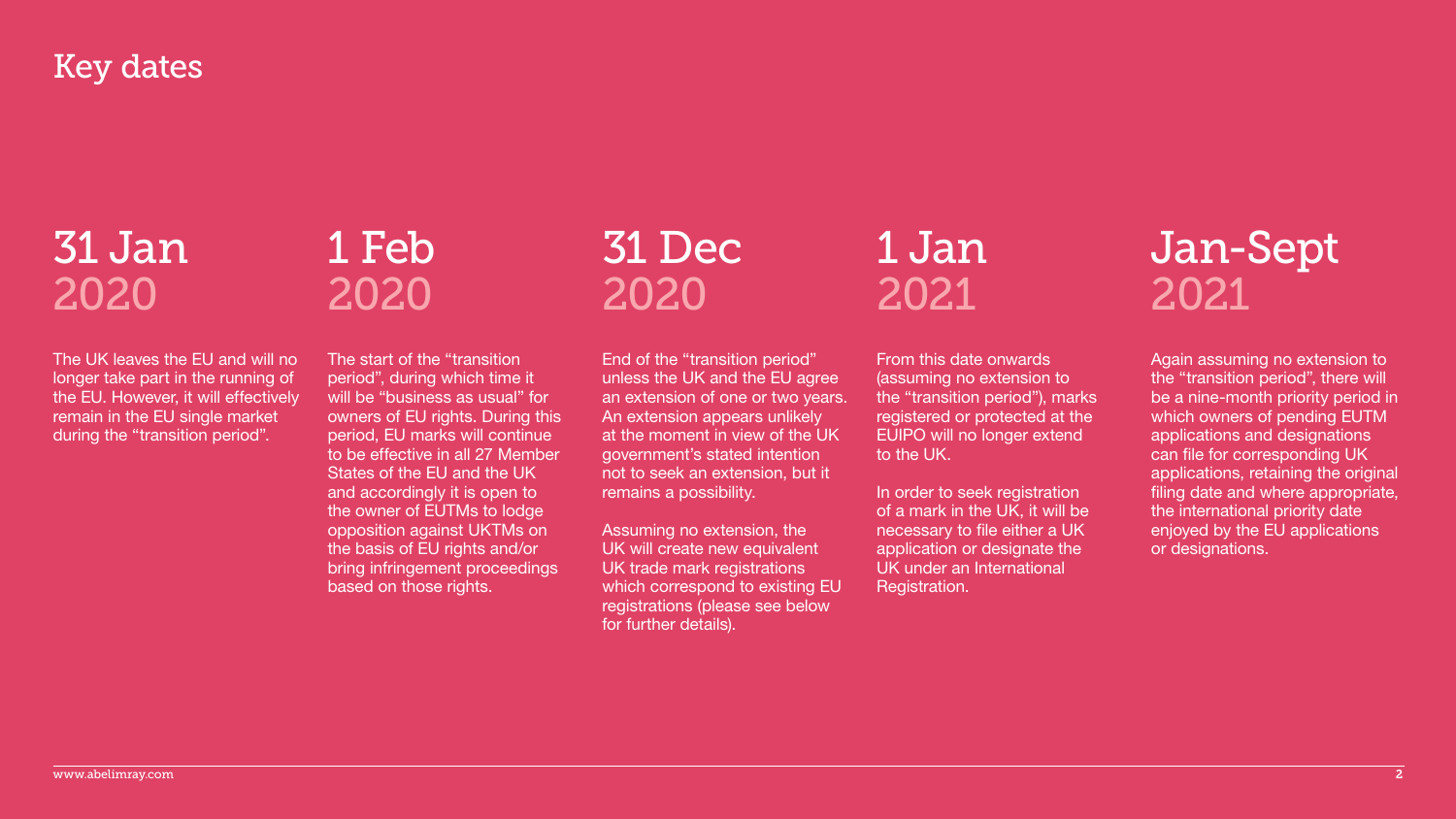#### An existing EUTM Registration

There is no official fee to pay for this new UK registration and no official form to file. The process will be entirely automatic.

The new equivalent UK registrations derived from EUTMs filed directly at the EUIPO will have the following numbers:

#### **UK009[+ last eight digits of the EUTM number]**

The UK will unilaterally create new UK registrations with exactly the same details, including the same filing date and, where appropriate, the same international priority date. Your EUTM will continue to be protected in the remaining 27 Member States of the EU ("EU27"). the Madrid Protocol These rights will remain in place and are not affected by Brexit.

As an example, EUTM No 17998701 will give rise to the new equivalent UK registration number UK00917995701

#### An existing UK registration

Brexit will not affect UK TM registrations.

Be aware, however, that after the end of the transition period you will not be able to oppose an EUTM application on the basis of a UK right (see below for further details).

## An existing UK designation under an International Trade Mark Registration filed under

#### An existing Protected EU designation under an International Trade Mark Registration filed under the Madrid Protocol

The UK will create national UK registrations (note **not** new UK designations) corresponding to EU designations under the Madrid Protocol.

If it is desired to keep all rights under the umbrella of the International Registration, the resulting UK registration can then be replaced by a subsequent UK designation.

The new equivalent UK registrations derived from designations of the EU under International Registrations will have the following numbers:

#### **UK008[+ last eight digits of the EUTM number]**

As an example, International Registration (EU) No. 917273 will give rise to the new equivalent UK registration number UK00800917273





### EU Rights after Brexit Existing Registrations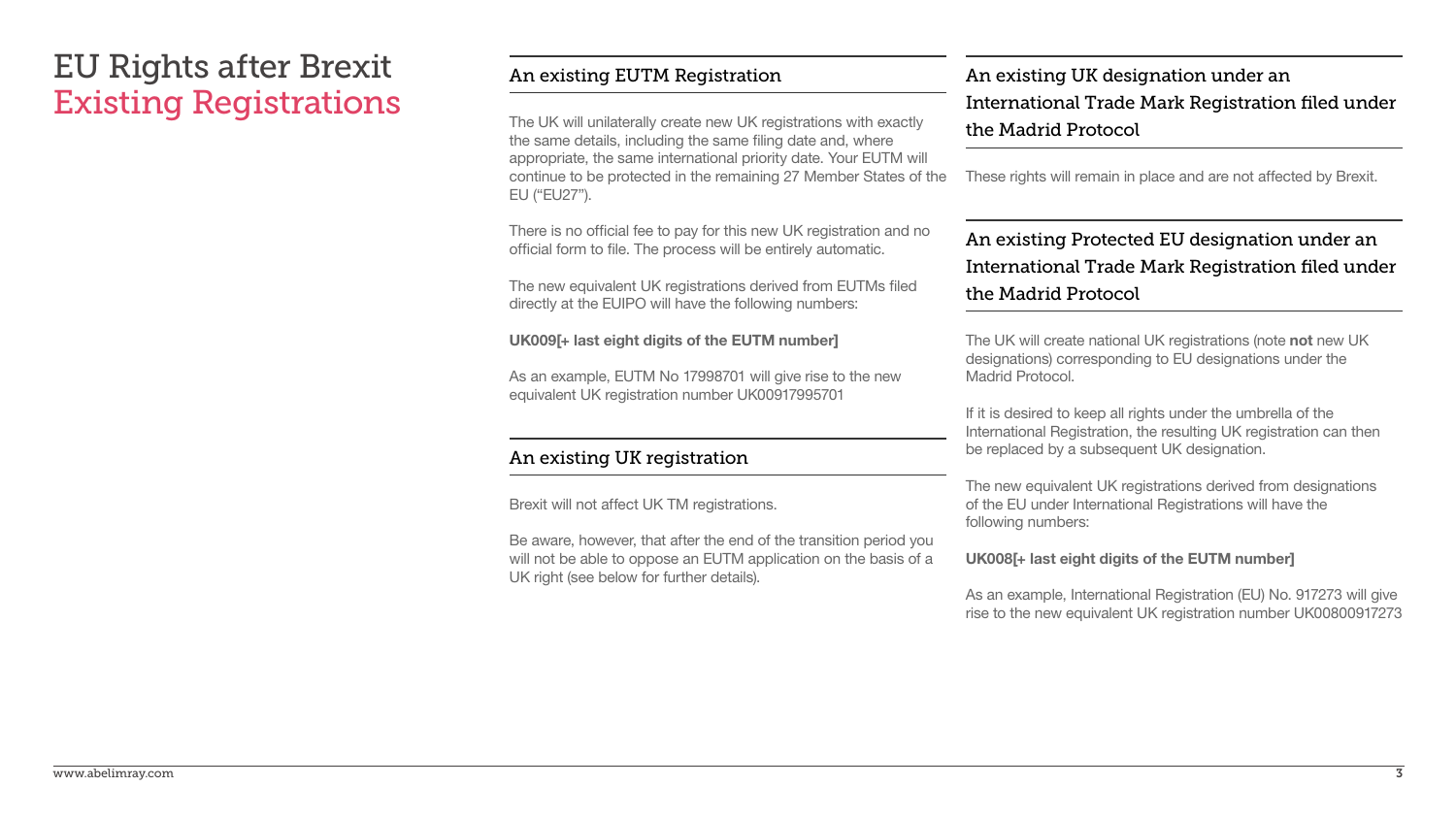#### EUTM application which has not achieved registration before the end of the transition period, due to end on 31 December 2020

At the end of the transition period, there will be a nine-month period in which to file a new UK application with exactly the same details as the corresponding EUTM application. The new UK Application will have the same filing date and, where appropriate, the same international priority date. It does not matter when the original EU application was filed or on what date within the "priority period" the new application is filed.

To give an example:

A pending EU application was filed on 1 June 2019 claiming priority from a US application filed on 1 March 2019. The UK application corresponding to the EU application is filed on 31 August 2021. In this case, the UK application will be deemed to have a filing date of 1 June 2019 and will be deemed to enjoy the international priority date of 1 March 2019.

The UK will **not** remind owners of the need to file new UK applications and, if UK protection is required, you will need to ensure that you take action before the end of the nine-month period.

Where we are the responsible Attorneys for the relevant EU applications we will contact you with further details.



## EU Rights after Brexit Pending applications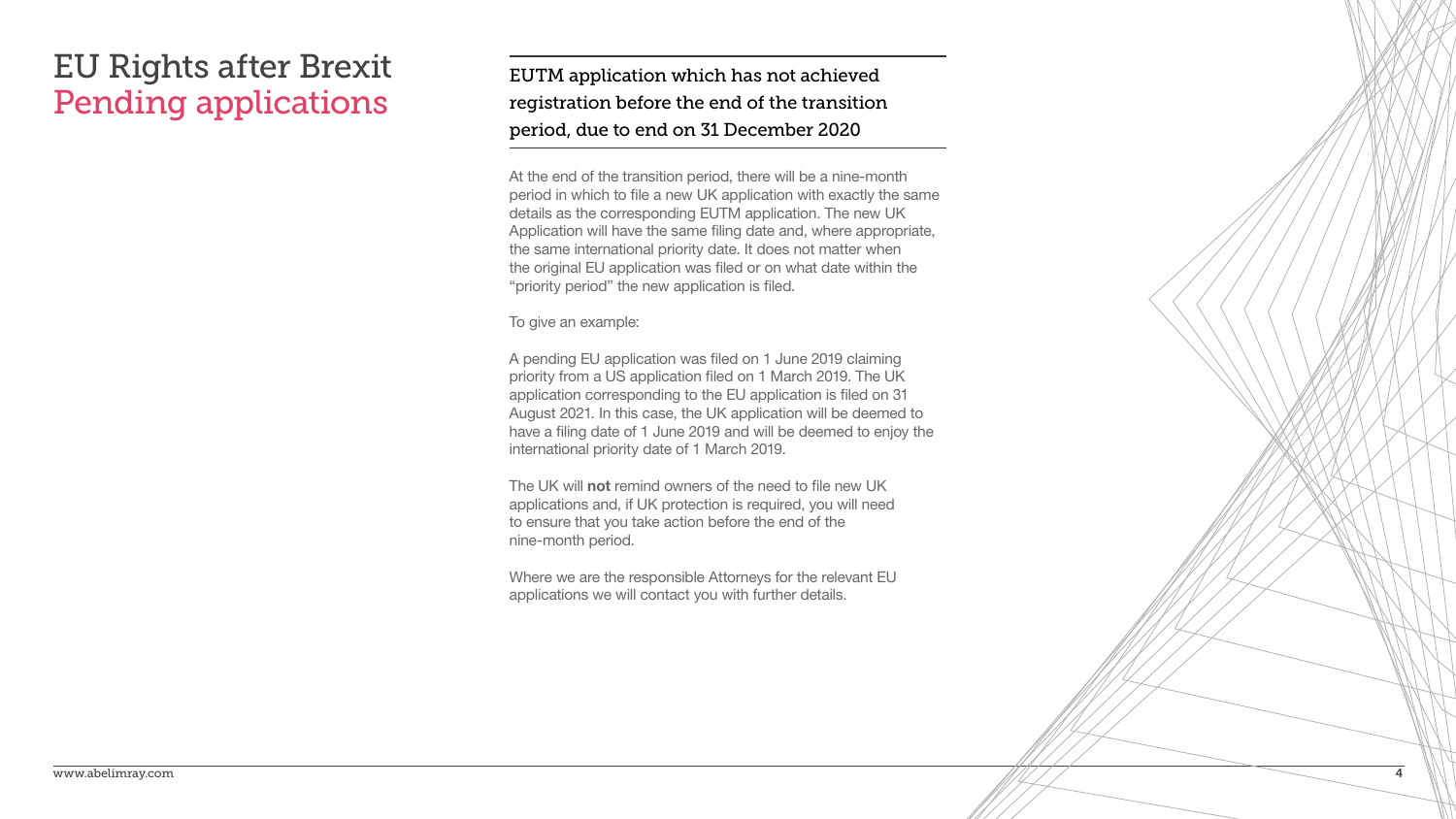If the EUTM or EU designations is renewed before the end of the transition period, the first renewal date for the new equivalent UK registration will be ten years from the expiry date of the corresponding EUTM or the EU designation.

To give an example:

An EUTM is due for renewal on 31 October 2020. Assuming it is renewed, then the first renewal date for the equivalent UK registration will be 31 October 2030 and there will be no need to renew the UK registration retrospectively from 31 October 2020.

#### EUTMs or EU designations due for renewal after the end of the transition period

#### EUTMs or EU designations due for renewal **before** the end of the transition period but where the renewal fee is paid late, after the end of the

transition period

In this case, the late renewal of the corresponding EUTM registration will automatically renew the new equivalent UK registration.

To give an example:

An EUTM is due for renewal on 1 November 2020. However, the official fee (and late renewal surcharge) is only paid on 1 February 2021. In this case, the first renewal deadline for the equivalent UK registration will be 1 November 2030 and there will be no need to renew the UK registration retrospectively from 1 November 2020.

In this case, it will be necessary to pay separately the renewal fee for the new UK registration, even if you have paid the EU renewal fee before the end of the transition period.

To give an example:

An EUTM is due for renewal on 1 February 2021 and the official renewal fee is paid at the EUIPO on 1 December 2020. In this case, it will be necessary to pay the renewal fee for the equivalent UK registration to enjoy further protection until 1 February 2031.

The UK has said that it will not charge any additional "late" fee in the first six months after the end of the transition period for the renewal of any new UK registration.







### EU Rights after Brexit Renewals

#### EUTMs or EU designations due for renewal **before** the end of the transition period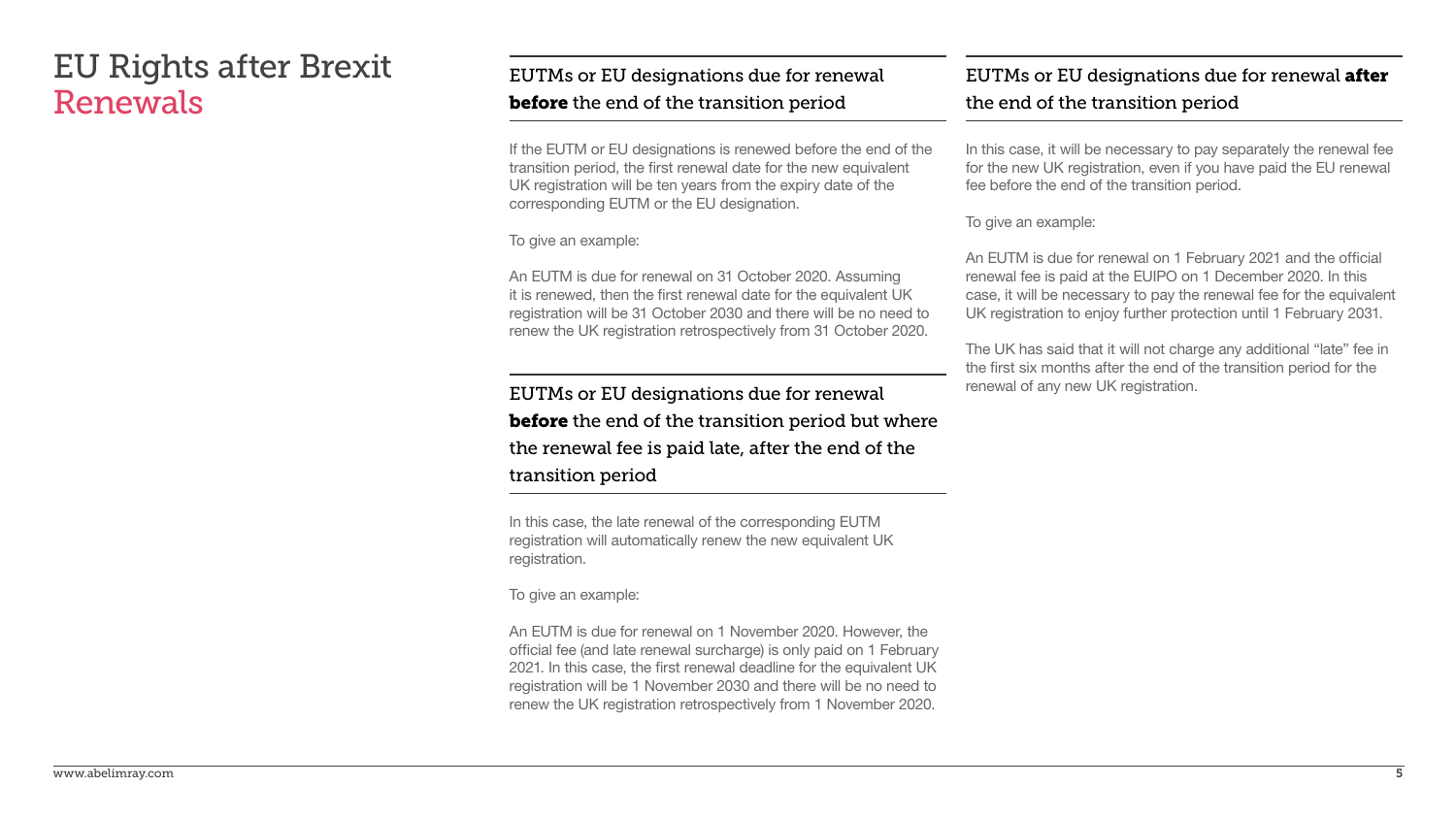#### An opposition against an EUTM application based solely on a UK registration

After the end of the transition period, it will not be possible to oppose an EU application on the sole basis of a UK right and pending oppositions based on solely on UK rights will be dismissed at that time by the EUIPO.

It would be advisable depending on whether your client is the opponent or the applicant in this scenario to try, respectively, to ensure that proceedings are terminated as soon as possible or extended as long as possible.

#### An opposition against a UK Application based on an EU registration or an EU designation

The UKIPO has advised that it will be possible to continue with the opposition against the UK application on the basis of the new corresponding UK registration created at the end of the transition period.

#### Issues relating to genuine use of an EUTM in the course of a UK opposition

In UK opposition proceedings based on an earlier right which is outside the grace period, it is open to the Applicant to request that the Opponent provide evidence of genuine use of that mark. In that case, the opposition can only proceed on the basis of those goods and services for which the Opponent can provide genuine use.

During the five years after the end of the transition period, it will be possible to rely, in UK opposition proceedings based on a new UK equivalent registration, on use in the rest of the EU which occurred before the end of the transition period.

The same will apply in principle to an opposition based on a pending EU application or designation but remember that you will need to file for a new UK application corresponding to the EU application in the nine months after the end of the transition period (please see above). Be aware, however, that the ability to rely on use outside the UK will only be possible for that part of the relevant five year period which was **before** the end of the transition period. In that part of the relevant five-year period **after** the end of the transition period, only use in the UK will count.

To give an example:

An opposition is filed in February 2021 against a UK application filed in November 2020. The basis for the opposition is a new UK equivalent registration based on an existing EUTM which

had, as of November 2020, been put to genuine use in Germany, Austria and the Benelux. In the UK opposition proceedings, it will be possible to rely on the genuine use made of the mark in Germany, Austria and the Benelux in the period November 2015 to November 2020. In those circumstances, it will not be necessary to show that the mark on which the opposition is based had been used in the UK in the same period.

To give an example:

An opposition is filed against a new UK application filed on 1 January 2024 based on a new equivalent UK registration which had, as of the end of the transition period only been used in Germany, Austria and the Benelux but has never been used in the UK. In these opposition proceedings, the Opponent would still be able to rely on the use of the mark in Germany, Austria and the Benelux but only in the period between 1 January 2019 and 31 December 2020, i.e. for just two years within the relevant five-year period.

It will be seen from these examples, that the further we are into the five year period after the end of the transition period, the less weight will be accorded to the use outside the UK before the end of December 2020.











### EU Rights after Brexit Ongoing proceedings commenced before Brexit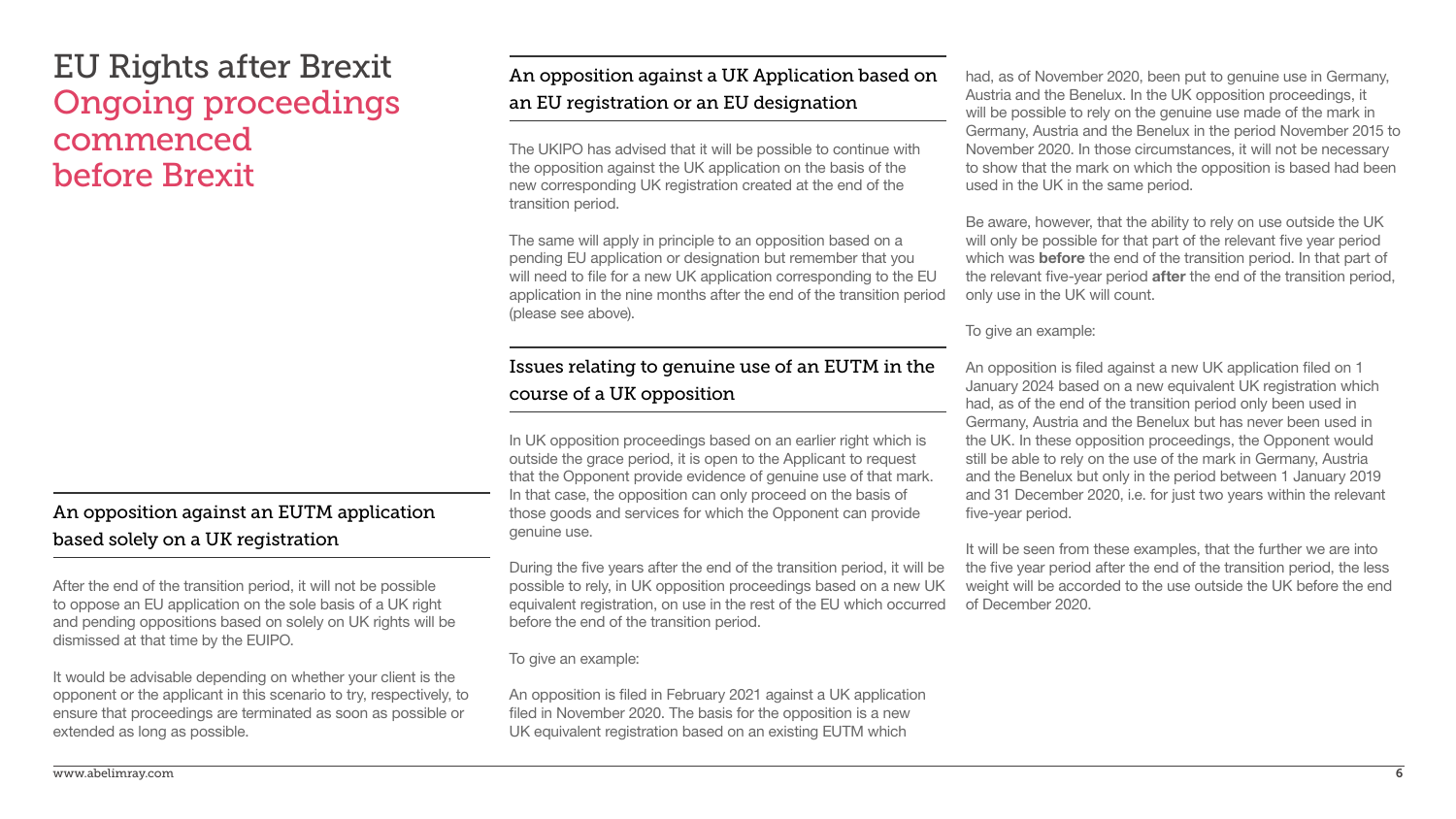## What rights will count in UK opposition



proceedings after the end of the transition period?

For proceedings filed after 1 January 2021, it will only be possible to file an opposition against a UK application on the basis of UK rights.

The owners of EU marks should therefore ensure that their marks are adequately protected in the UK in the future.

#### What rights will count in EU opposition proceedings after the end of the transition period?

After the end of the transition period, it will only be possible to oppose an EU application on the basis of a right having effect in the EU27. UK rights will no longer have effect in the EU after the end of the transition period.

### EU Rights after Brexit Future proceedings after the end of the transition period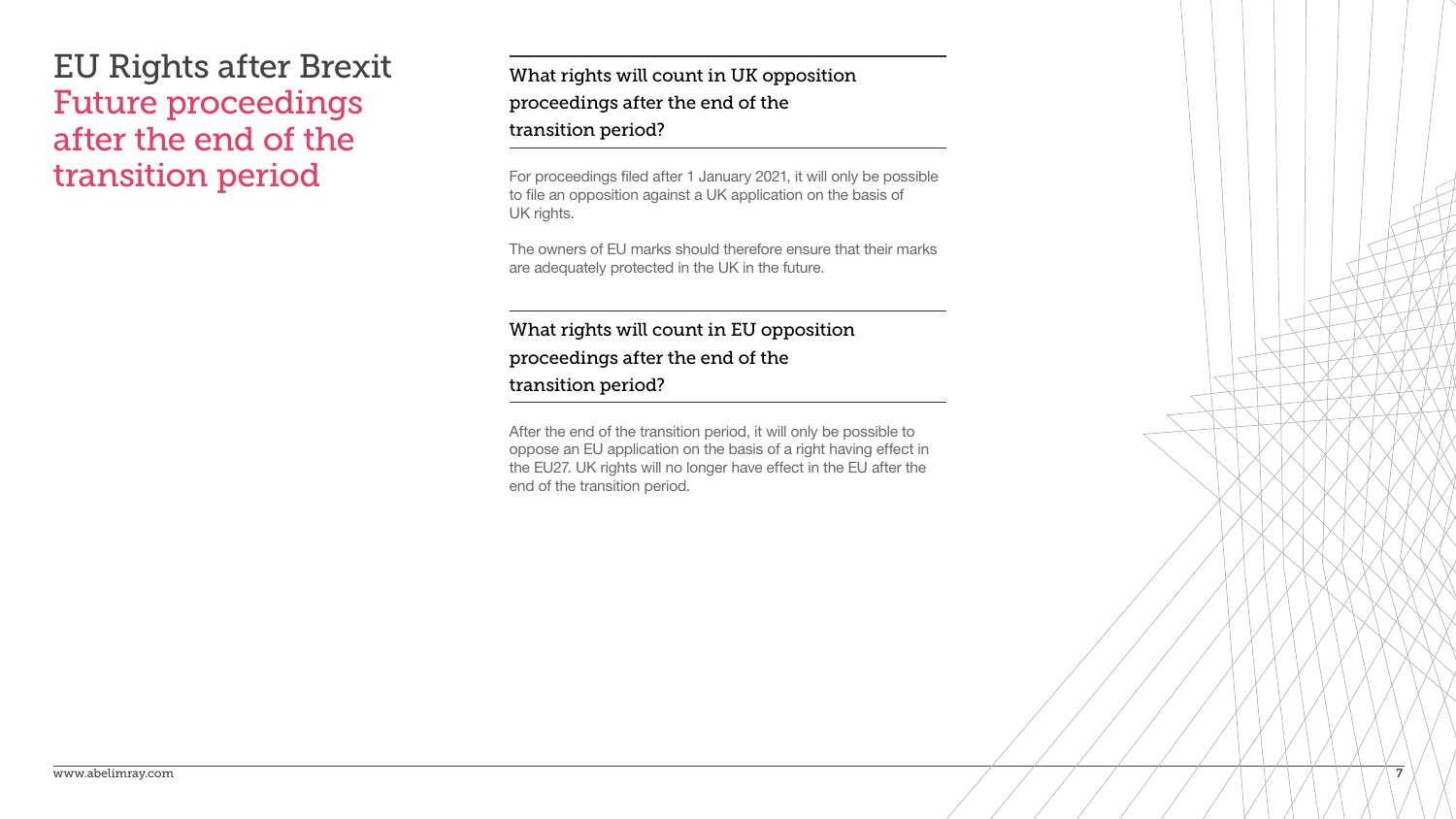## Will Attorneys based in the EEA be able to represent clients before the UKIPO after the end

of the transition period?

Yes, for the first three years after the end of the transition period, at least for the new equivalent UK rights. Where an EEA Attorney is the representative for an existing EUTM or EU designation at the end of the transition period, they will automatically be entered in the UK register as the representative for the new equivalent UK registration.

It is not yet clear what the position will be for existing UK registrations (i.e. existing registrations which are not created as equivalents to EU rights) or indeed new UK applications filed after the end of the transition period.

What happens to the rights of representation for EEA Attorneys before the UKIPO in the future is likely to depend on the future commercial relations agreed between the UK and the EU.

#### Will UK firms be able to represent clients before the EU after the end of the transition period?

UK Attorneys will continue to be able to represent their client in any EUIPO proceedings which are still ongoing at the end of the transition period until those proceedings are finally determined.

In principle, UK Attorneys will not, other than in ongoing proceedings (please see above), be entitled to act before the EU after the end of the transition period. In practice, however, most UK firms, including Abel & Imray, have taken steps to establish new offices in the EU in order to be able to continue to represent clients before the EUIPO.









### EU Rights after Brexit Representation